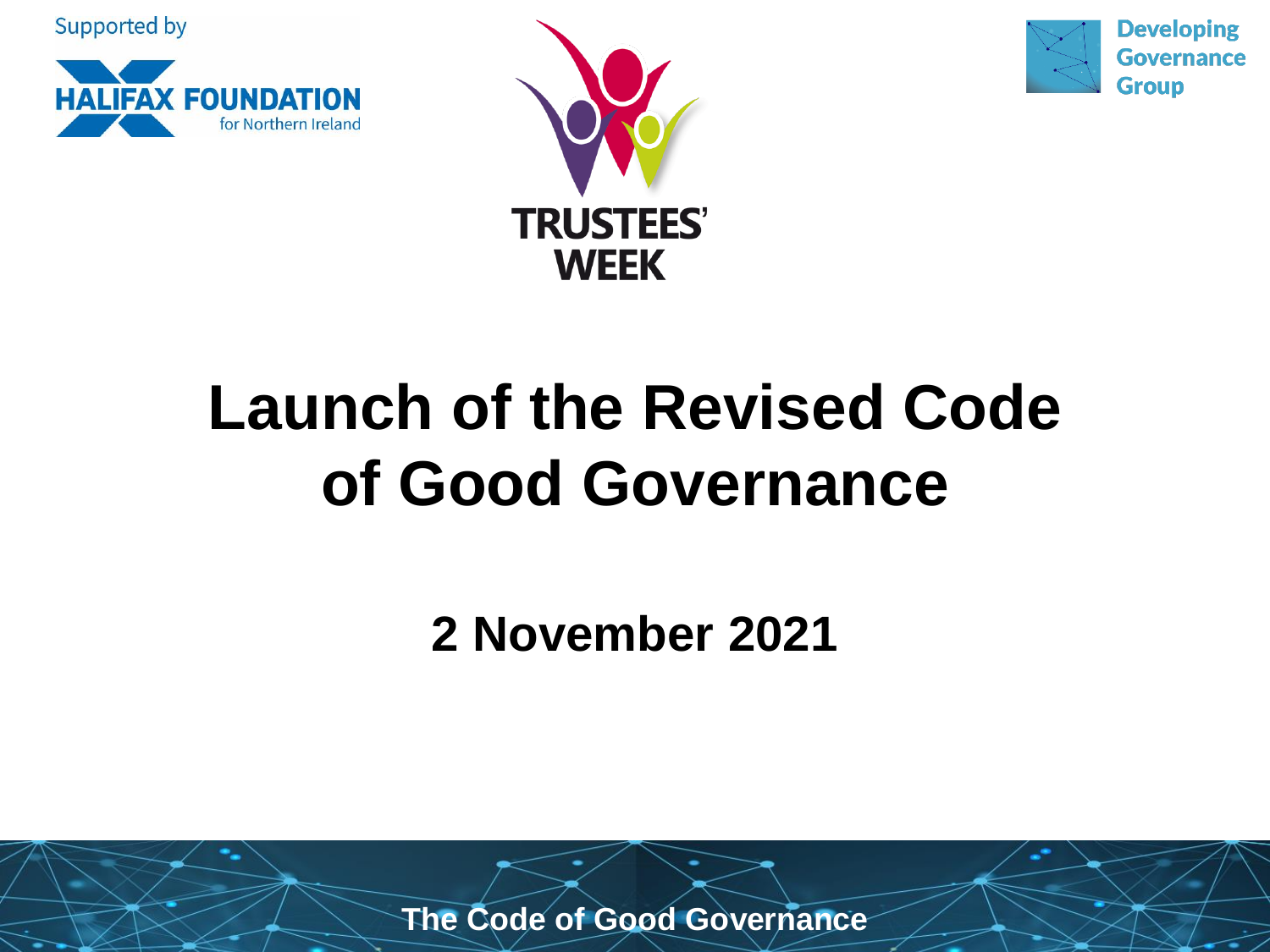

### **Launch of the Code of Good Governance, 3rd edition**

Denise Copeland, Governance & Charity Advice Manager, NICVA

Punam McGookin, Head of Charity Services, CCNI

Denise Hayward, CEO, Volunteer Now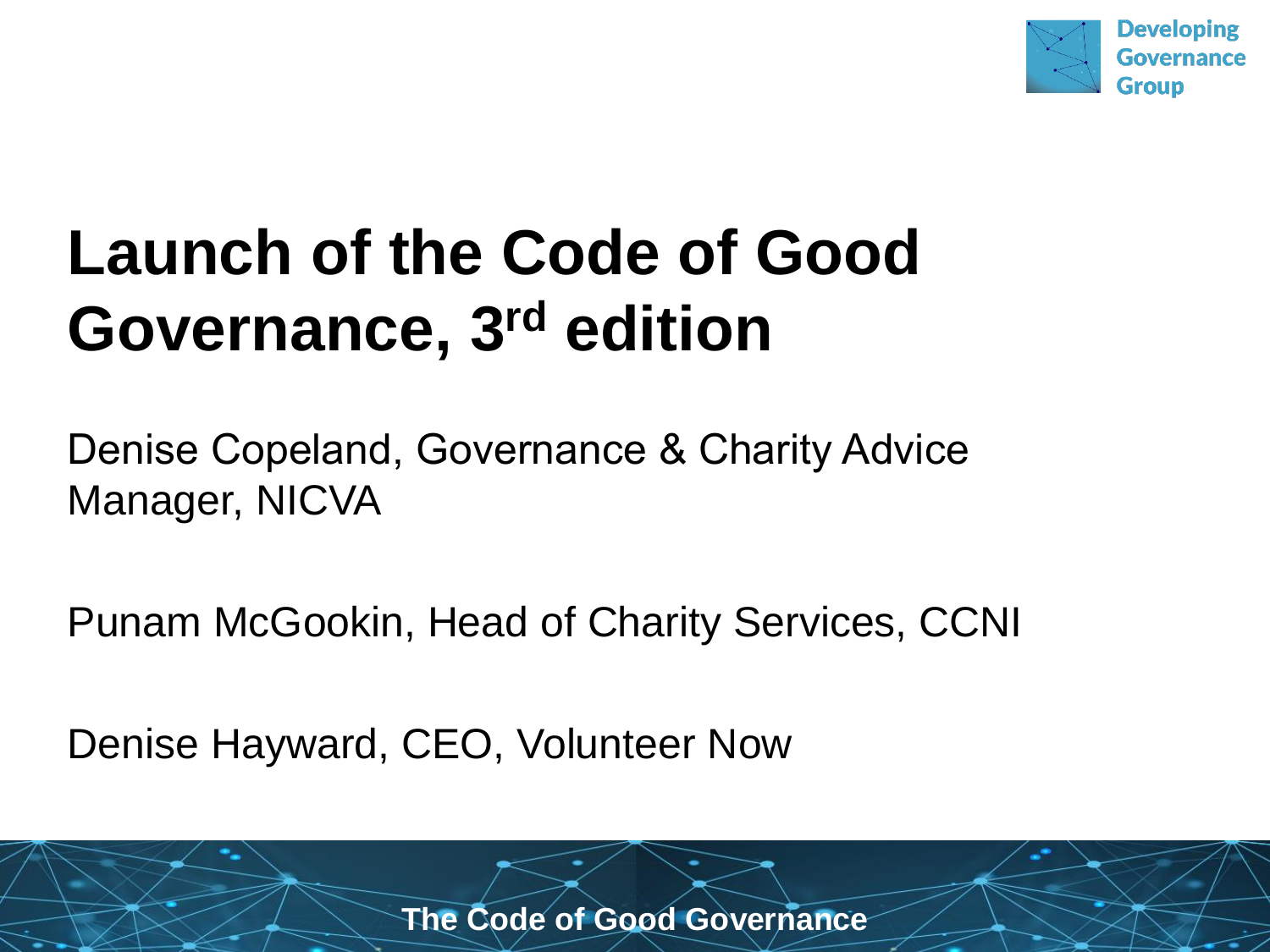

## Developing Governance Group

Age NI, Arts & Business NI, Community Arts Partnership, Early Years - the organisation for young children, NICVA, NI Sports Forum, Rural Community Network, Sport NI, Supporting Communities and Volunteer Now

Joint Secretariat: NICVA and Volunteer Now

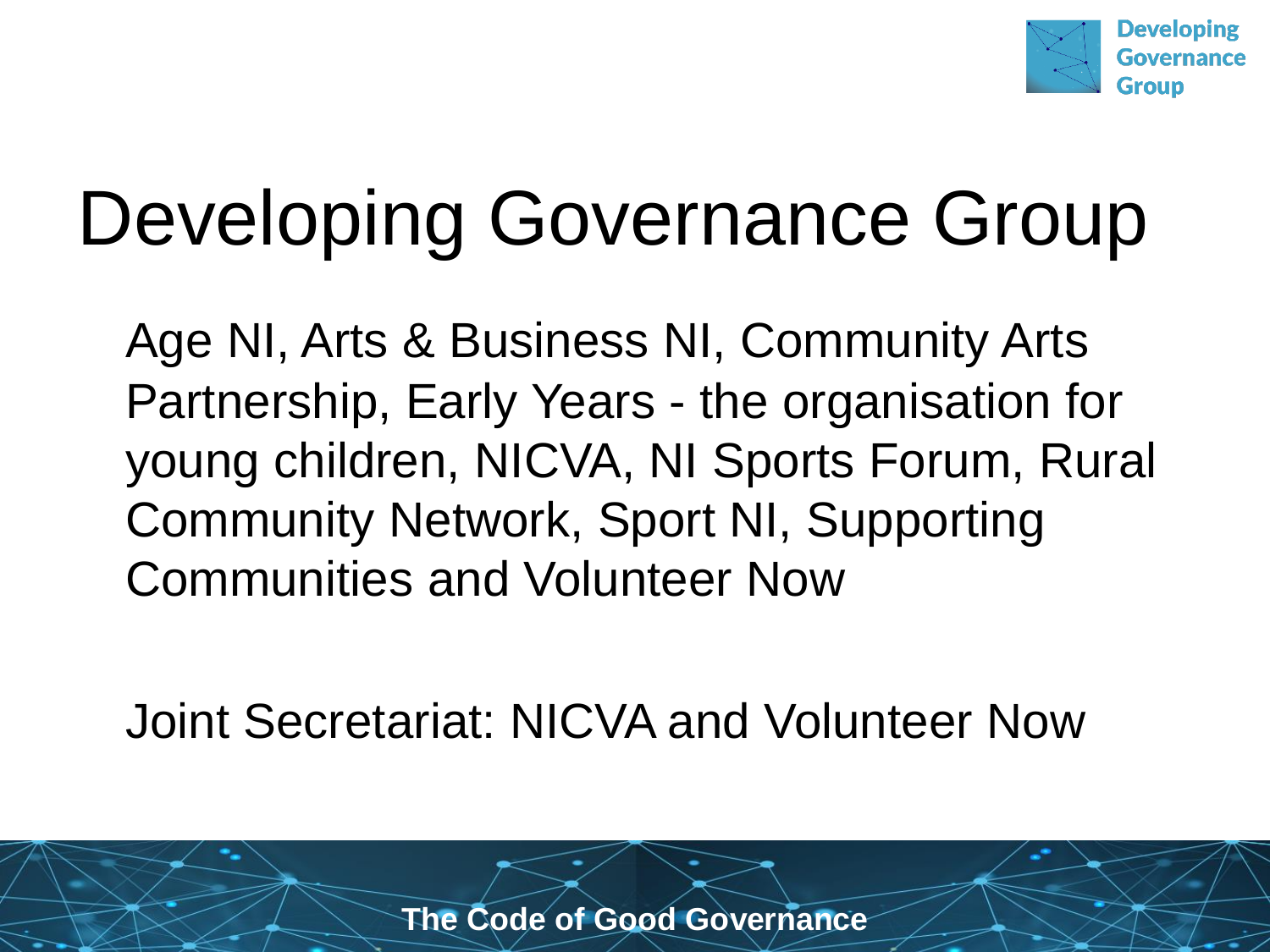

### What is the Code?

- Code sets out the principles and key elements of good governance in an organisation as a whole
- Closely linked to regulatory responsibilities
- Set of standards for governance practice, it is not mandatory
- Endorsed by the Charity Commission

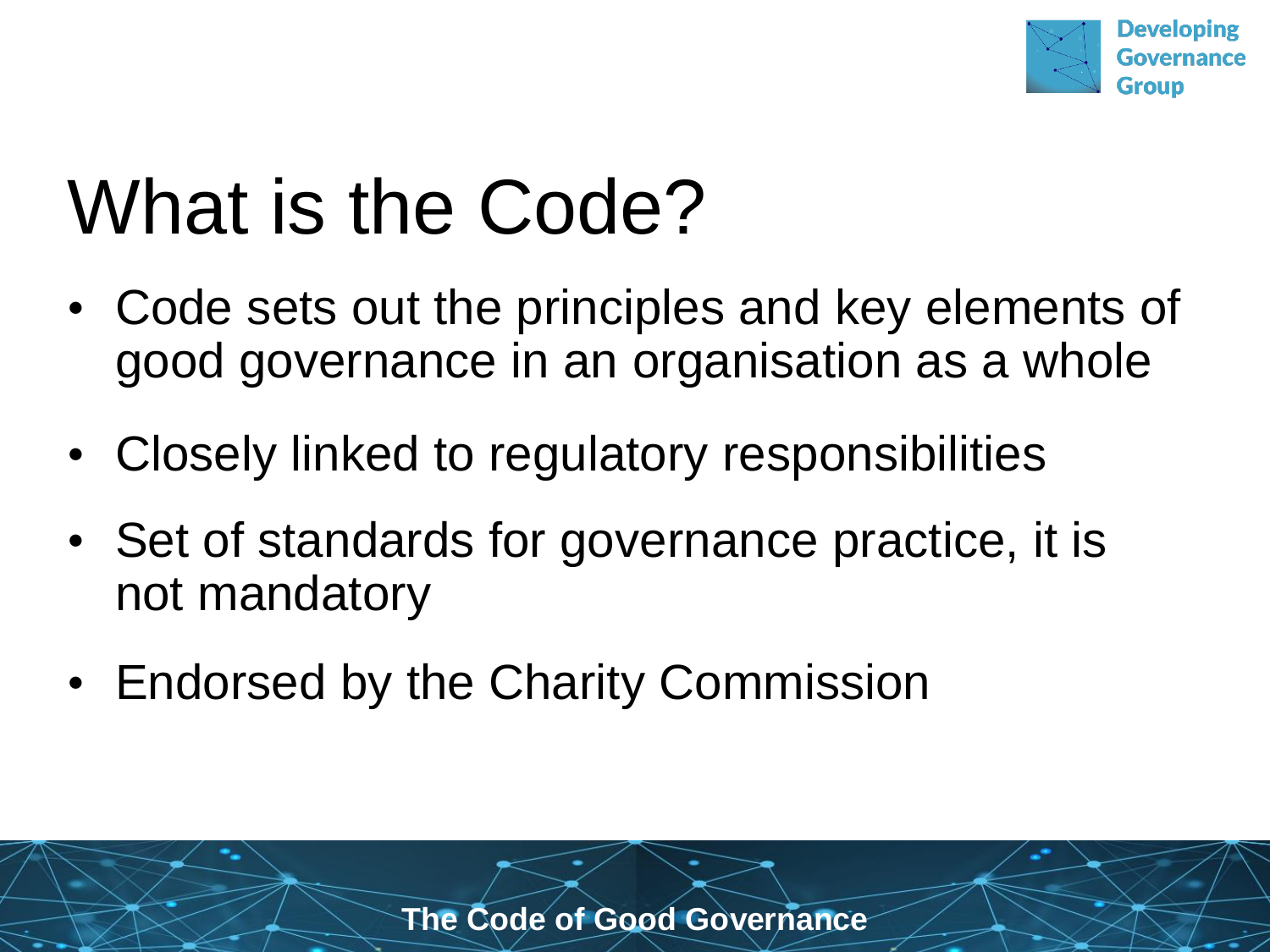

### Resources to support the Code

• Printed booklet

• www.diycommitteeguide.org

• Governance health check

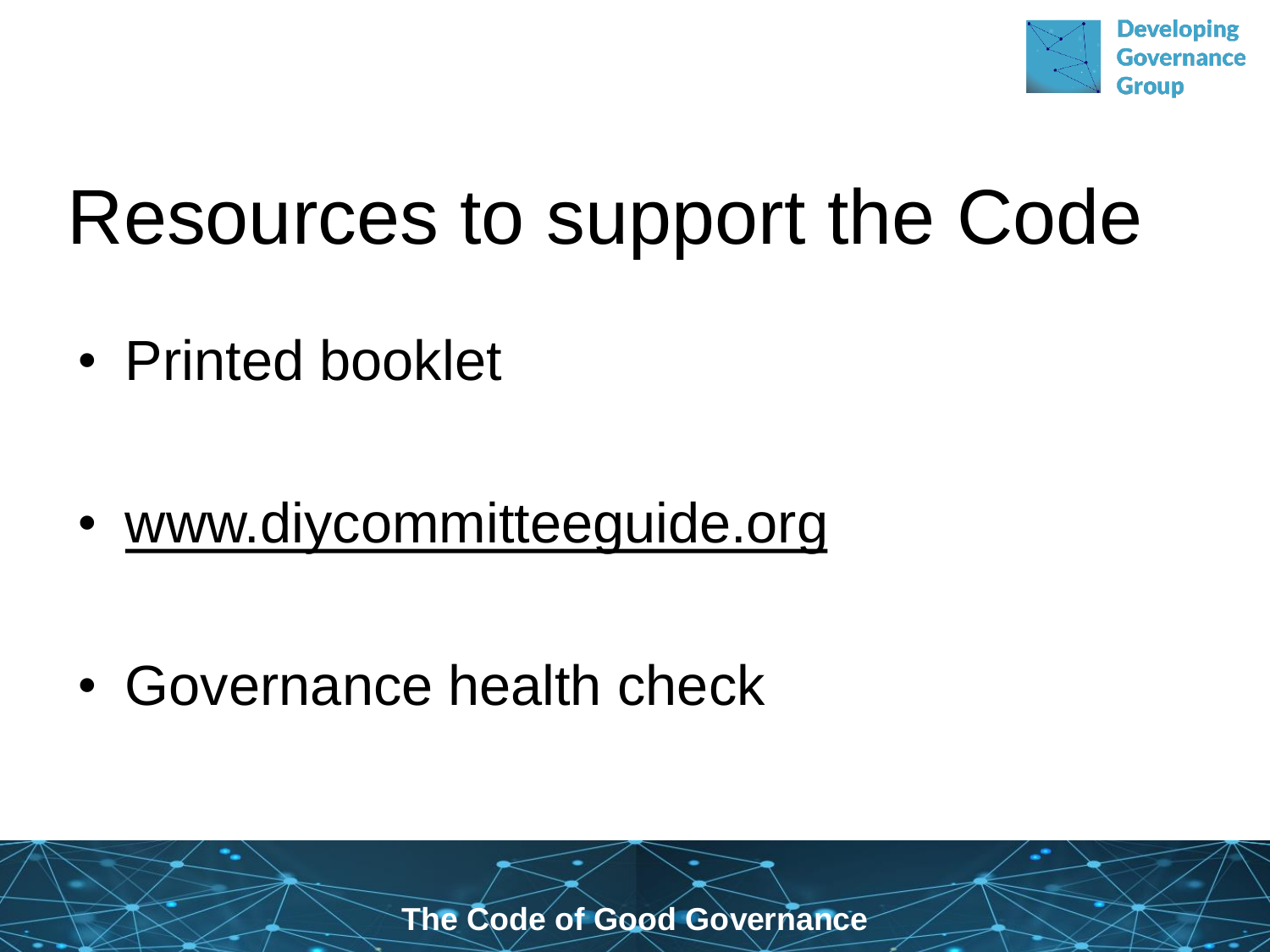

# Who is the Code for?

- Voluntary and community organisations
- Charities
- Not for profit organisations
- Community amateur sports clubs (CASCs)
- Social enterprises
- Trading subsidiaries
- Community Interest Companies (CICs)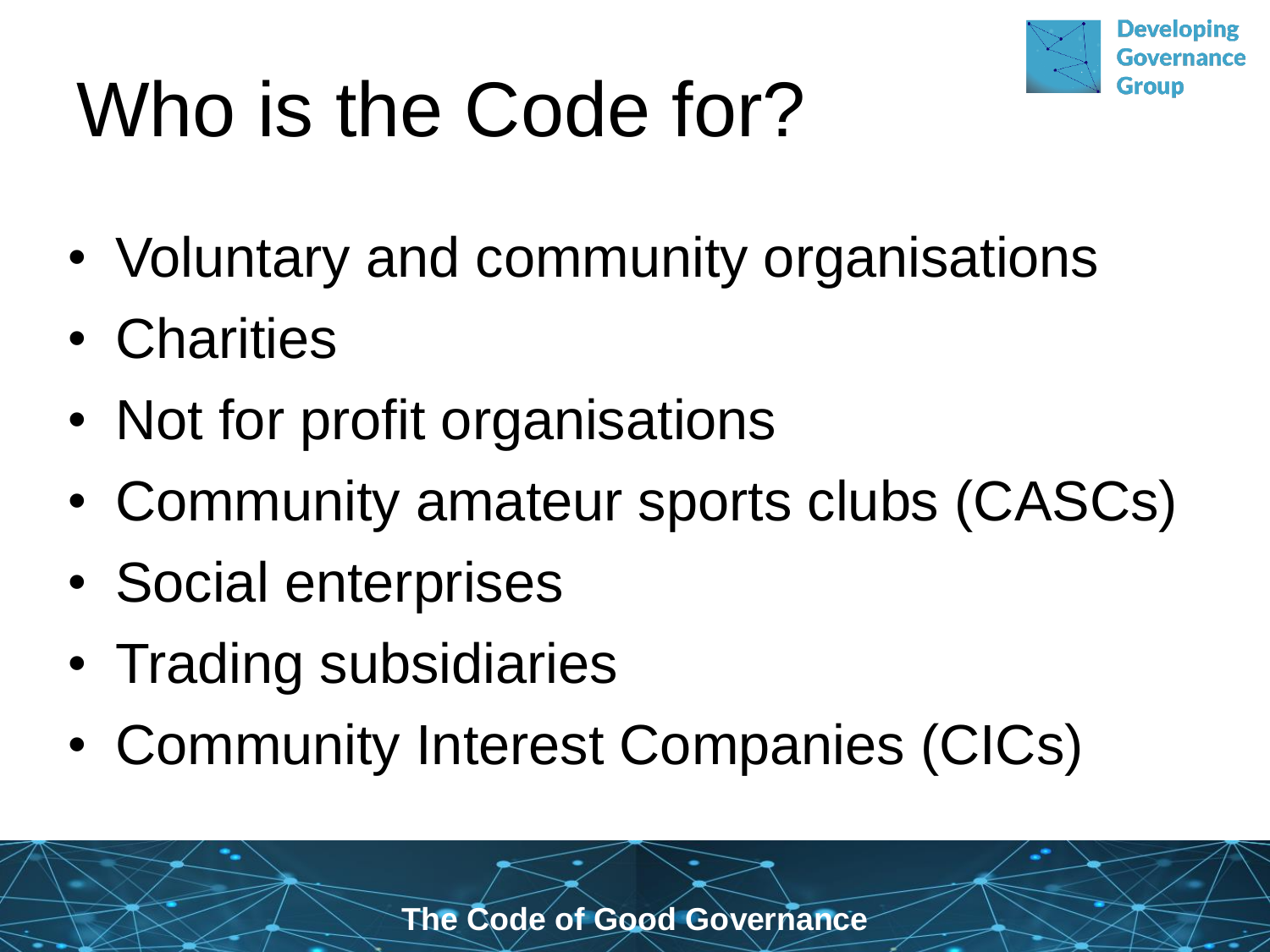

churches older people young people early years sport the arts environmental historical overseas development disability health advice rural animal welfare education community development recreational women community relations regeneration poverty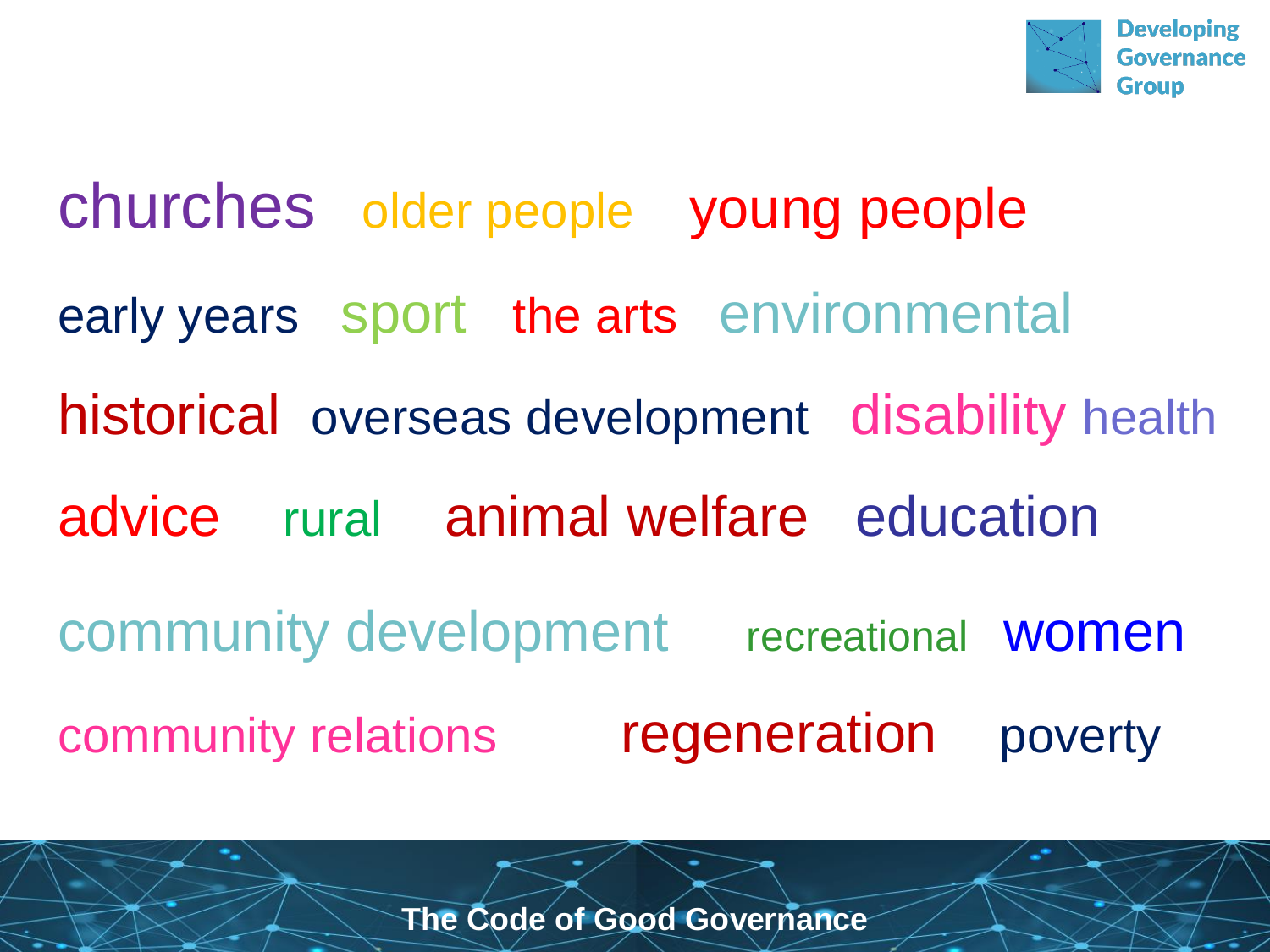

## **Why a revised Code?**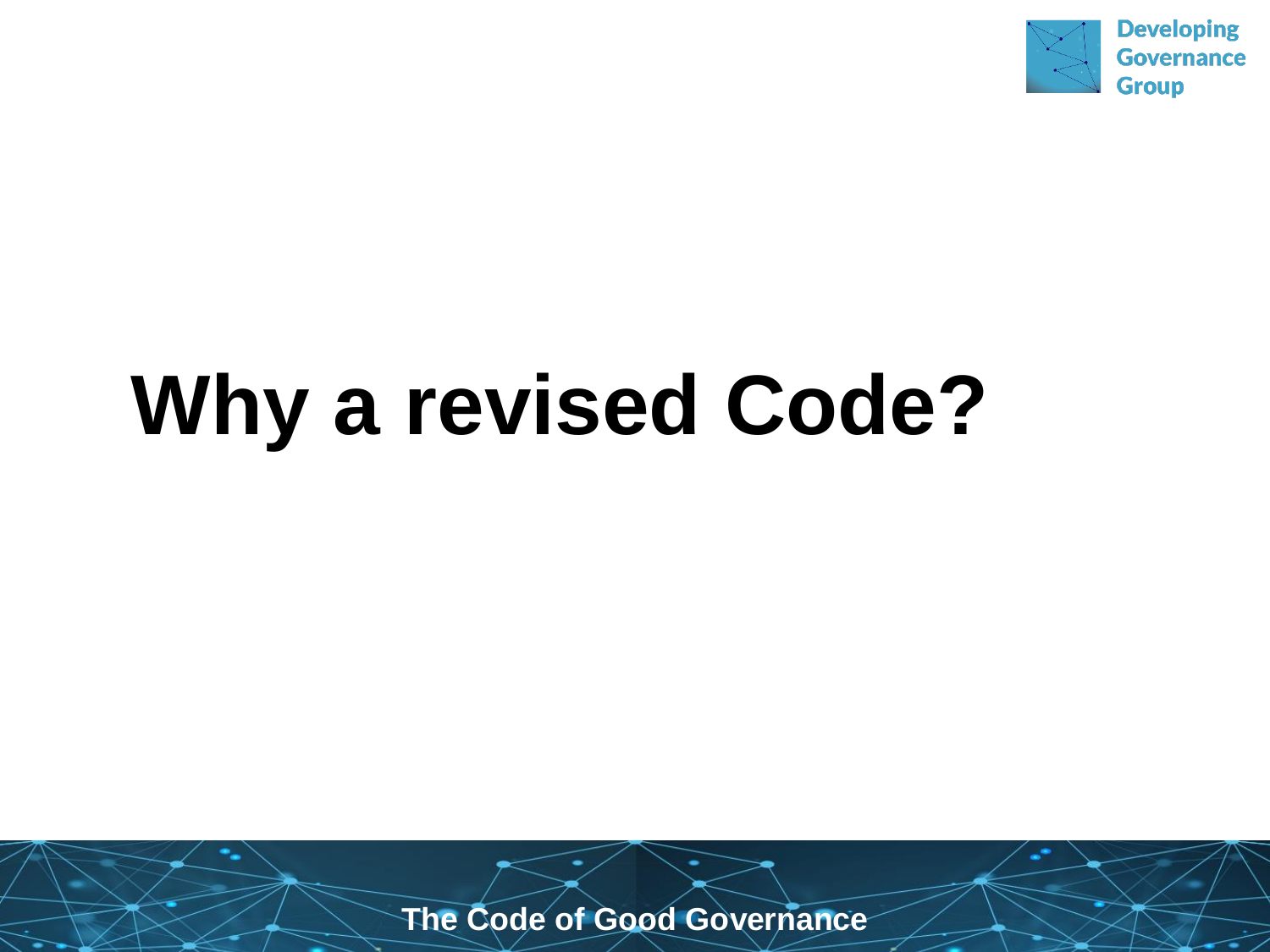

## Respondents to consultation in 2019:

- Language appropriate but changes needed with regard to operational overreach
- Content easy to understand
- Content applicable to organisation
- Agreed that the Code resources can help to improve governance practice

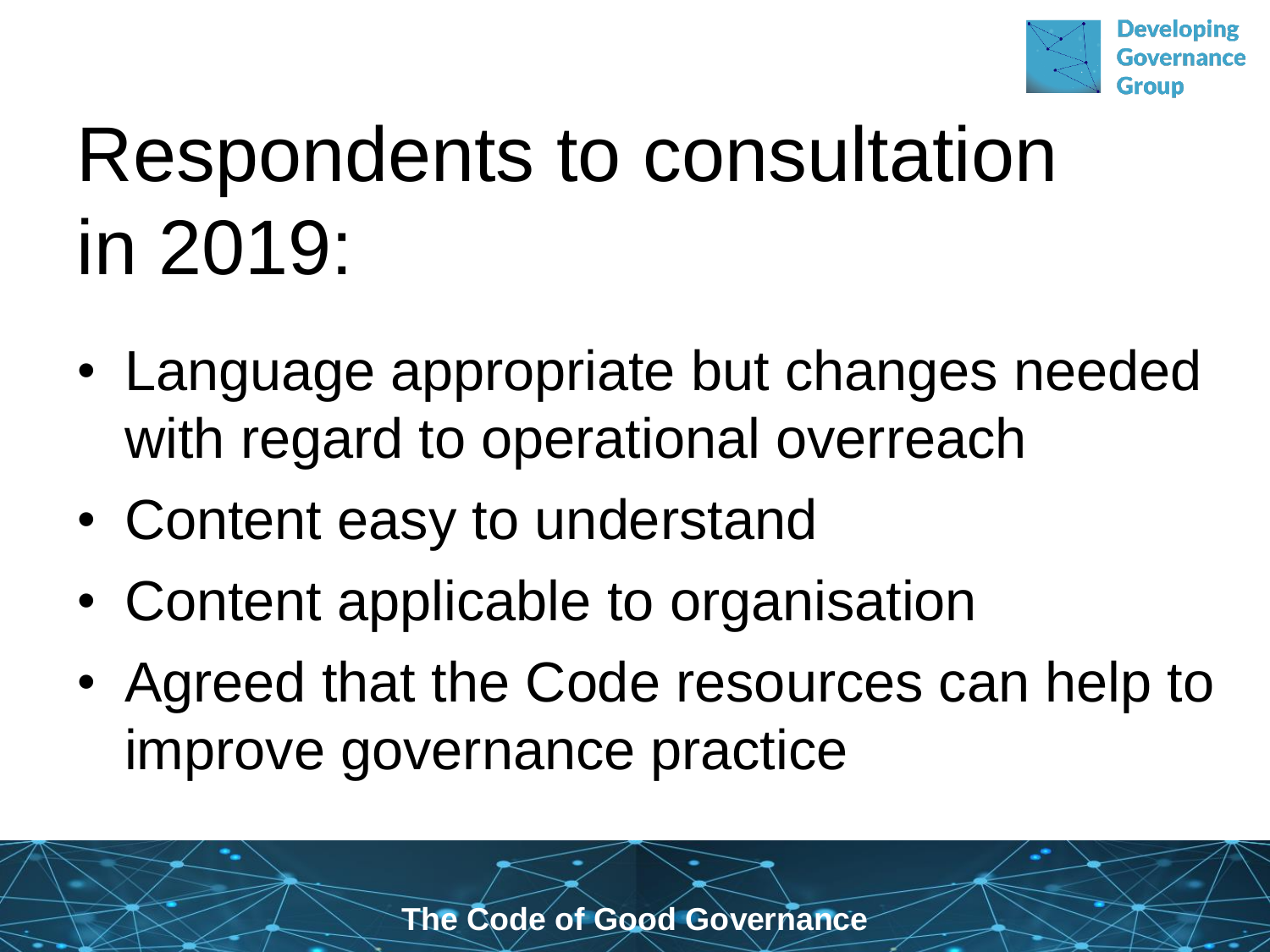

#### **Official Launch of the Code of Good Governance**

#### **Punam McGookin, Head of Charity Services, Charity Commission for NI**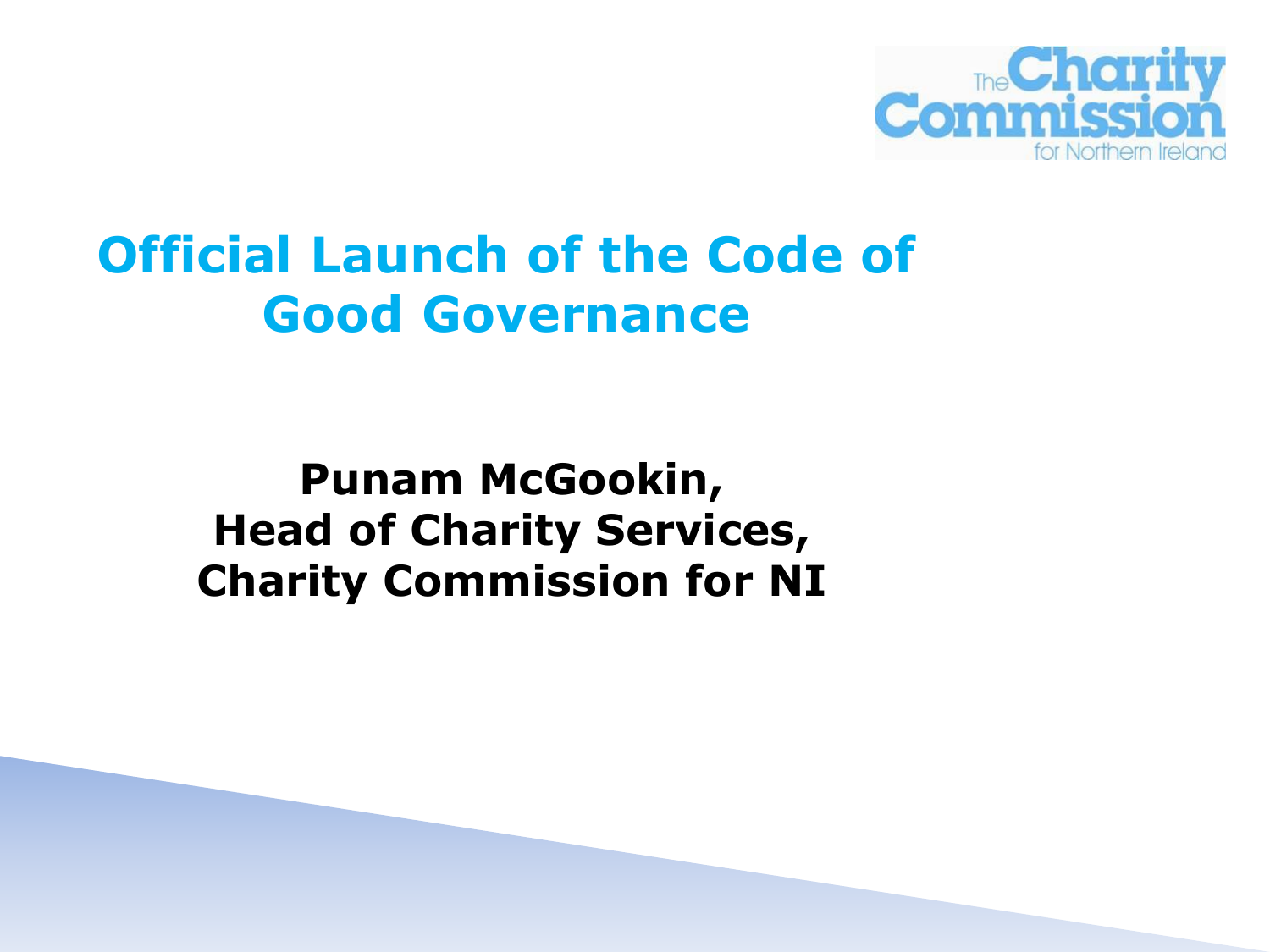

#### **The Code of Good Governance 5 Key Principles:**

- 1. Understanding its function in delivering organisational purpose
- 2. Working as an effective team
- 3. Maintaining control, making effective decisions and managing risk
- 4. Acting with Integrity
- 5. Being open and accountable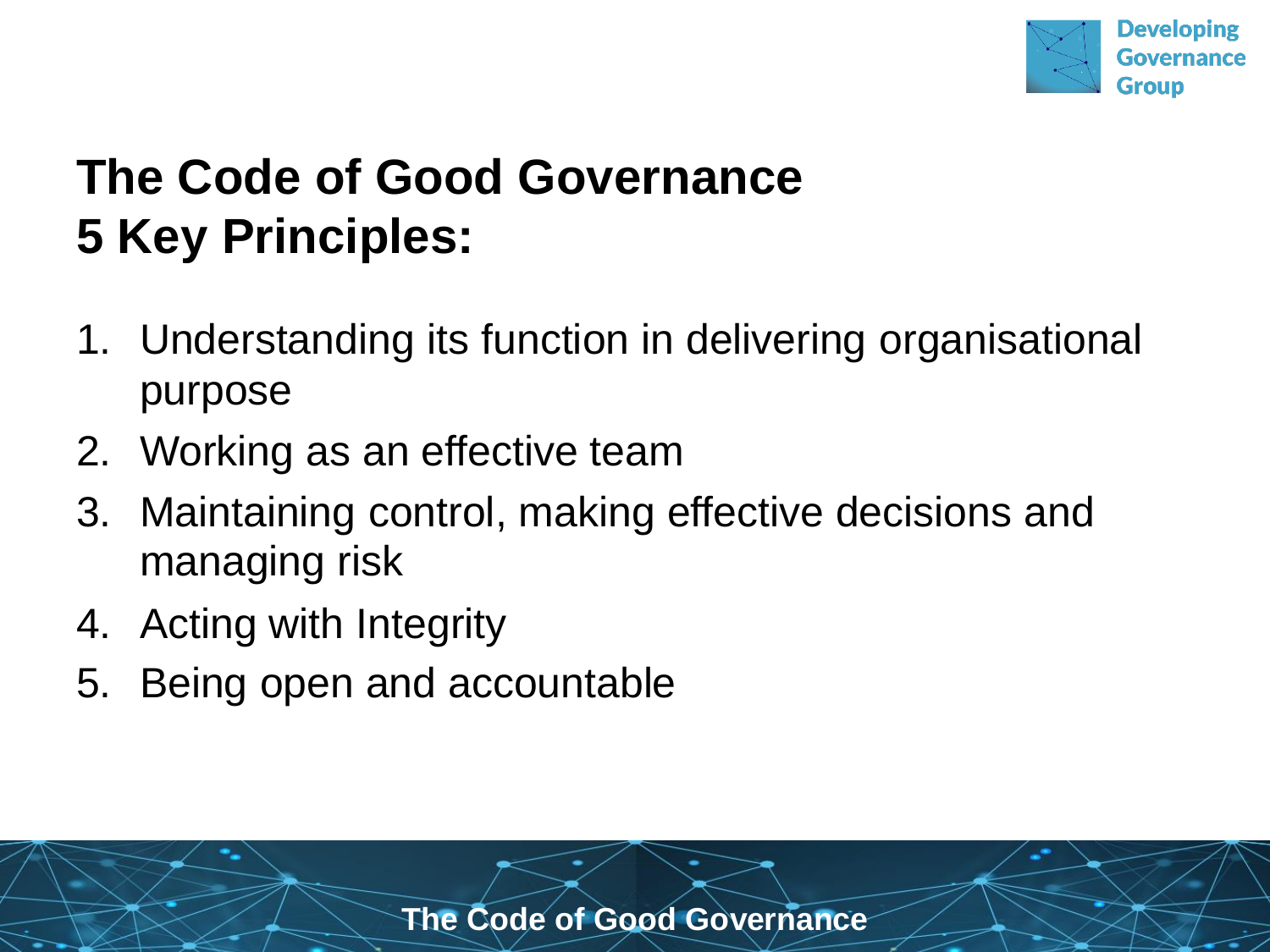

#### **Principle 1 Understanding its function in delivering organisational purpose**

The members of the board are equally responsible in law for governance. They are collectively responsible for ensuring that the organisation remains faithful to its purpose.

The board will lead by:

• Ensuring organisational purposes and rules set out in the governing document remain relevant and valid.

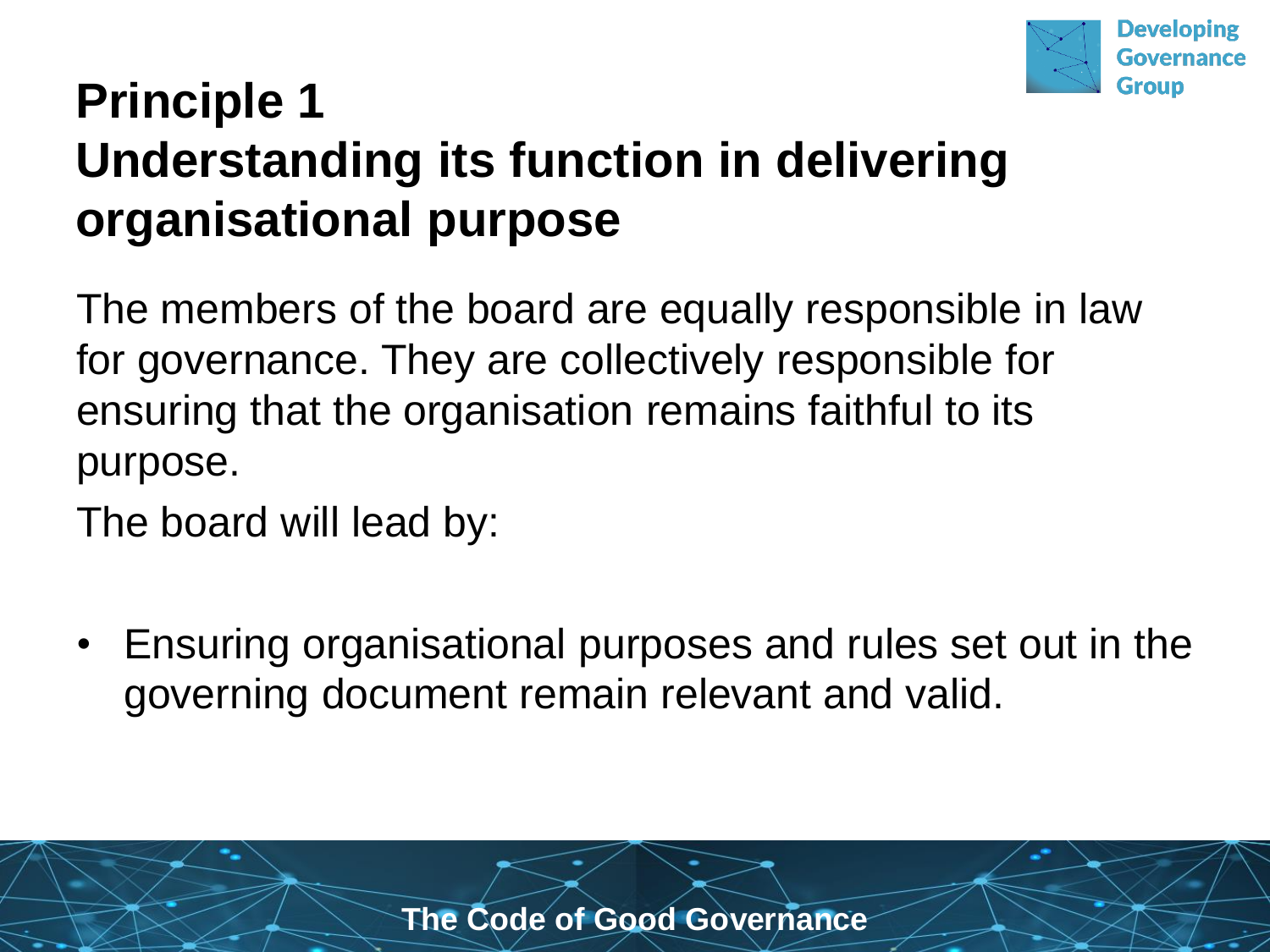

- Setting and upholding the vision, values, and reputation of the organisation.
- Understanding and fulfilling its legal duties.
- Ensuring the stewardship of assets.
- Ensuring appropriate organisational structures are in place.
- Understanding the organisation's operating environment.
- Developing and agreeing a long-term strategy.
- Reviewing and overseeing the work of the organisation in the interests of its beneficiaries and/or members.

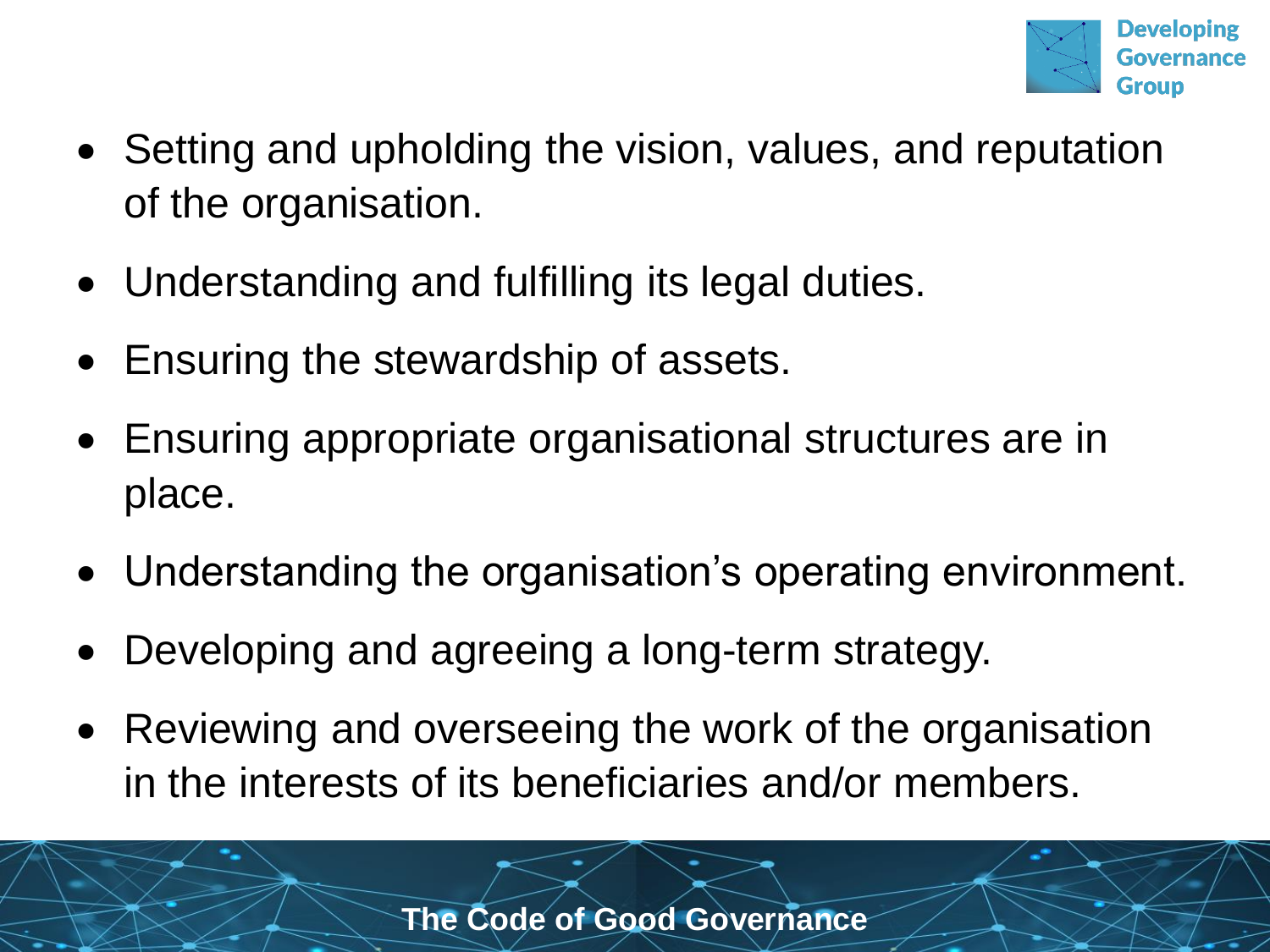

#### **Principle 2 Working as an effective team**

The board will ensure that it has an effective balance of knowledge, skills, attitudes and behaviours to deliver organisational purpose.

The board will lead by:

- Structuring meetings effectively including preparation, frequency, recording and communication.
- Ensuring that all board members, including office bearers, understand and fulfil their respective roles.

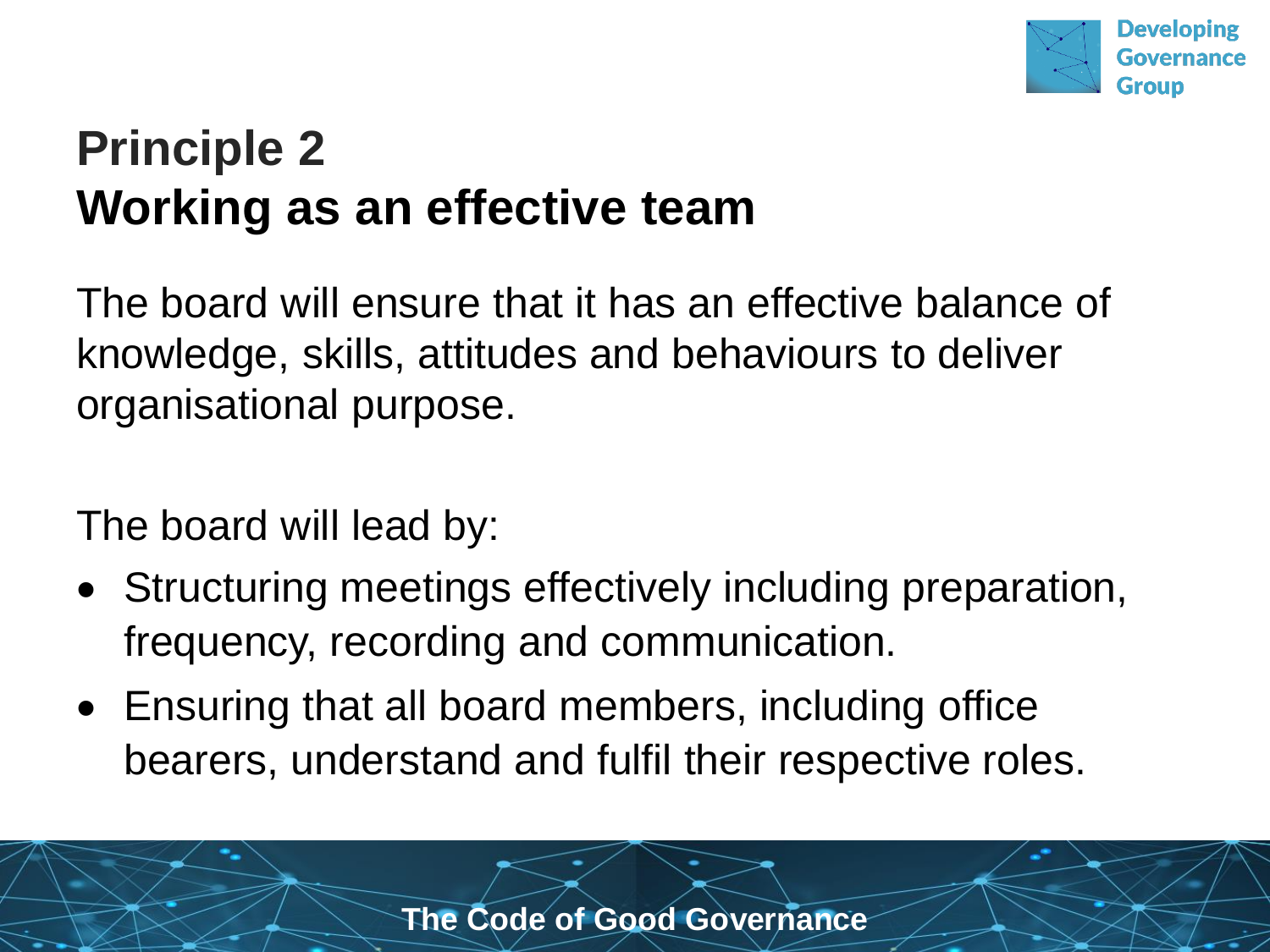

- Providing all board members with opportunities for training and development according to their needs.
- Periodically reviewing their individual contribution and performance as a team.
- Finding, recruiting and retiring board members to meet the organisation's changing needs in line with the governing document, taking into account skills, experience and diversity.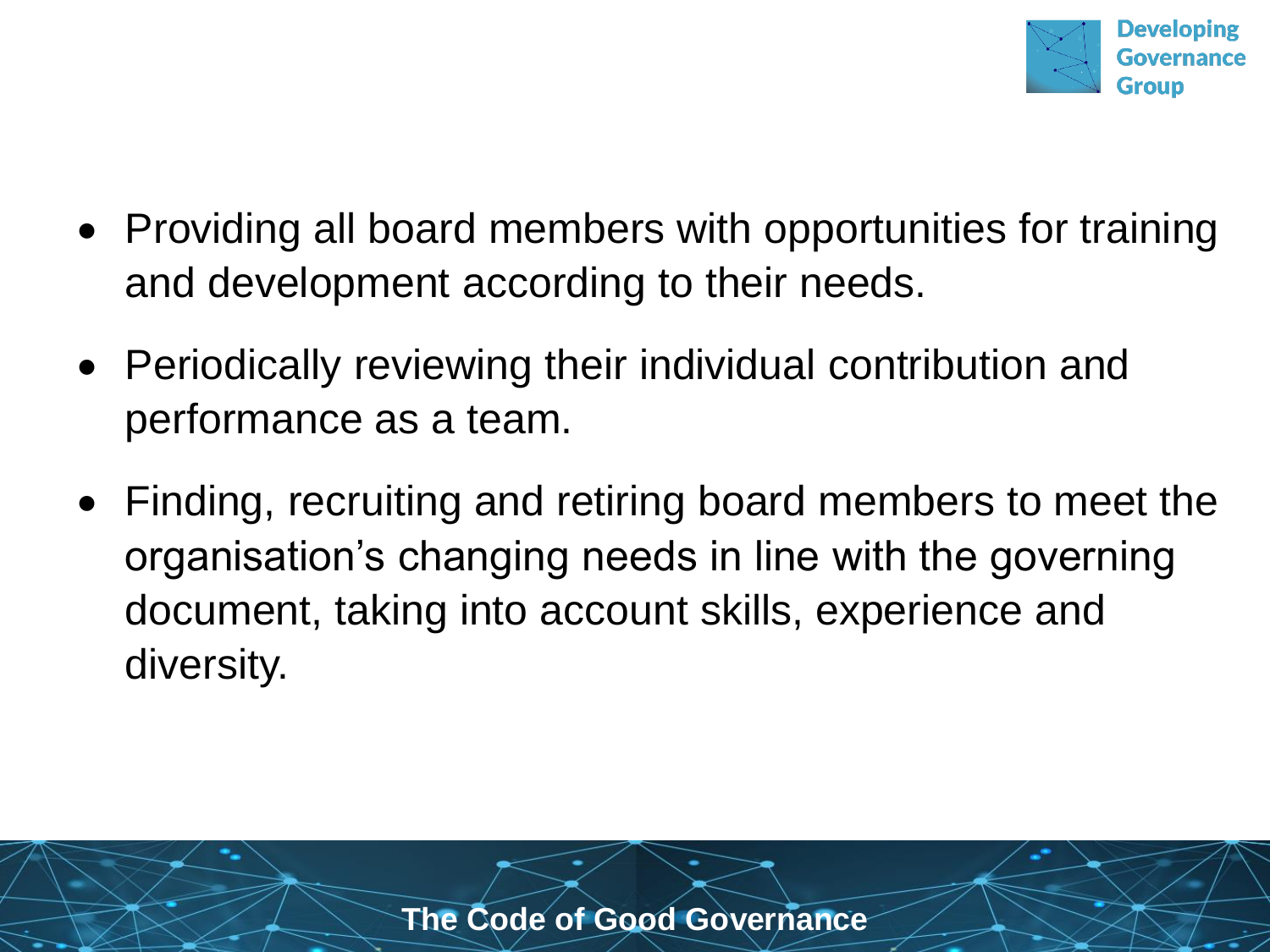

- Providing suitable induction for new board members.
- Accessing external advice when necessary.
- Developing and maintaining a positive working relationship within the board and with volunteers and staff.
- Ensuring that all members are able to participate fully at meetings and carry out their challenge function in an open and constructive way.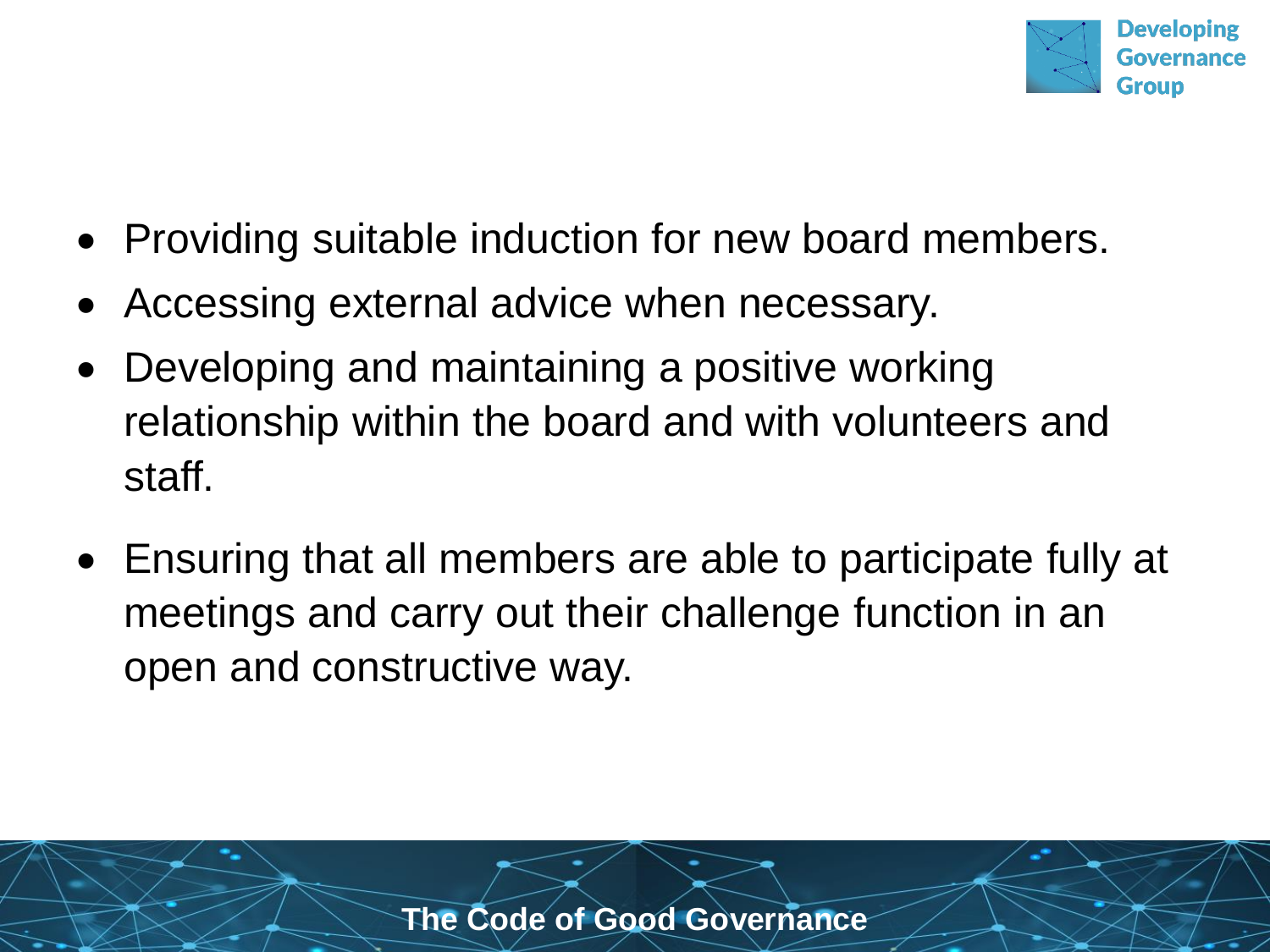

#### **Principle 3 Maintaining control, making effective decisions and managing risk**

The board has ultimate responsibility for setting the vision and strategy and overseeing the activities of the organisation.

While the board may delegate some of its functions to paid staff, boards must regularly review internal controls, risks, performance, policies and procedures by:

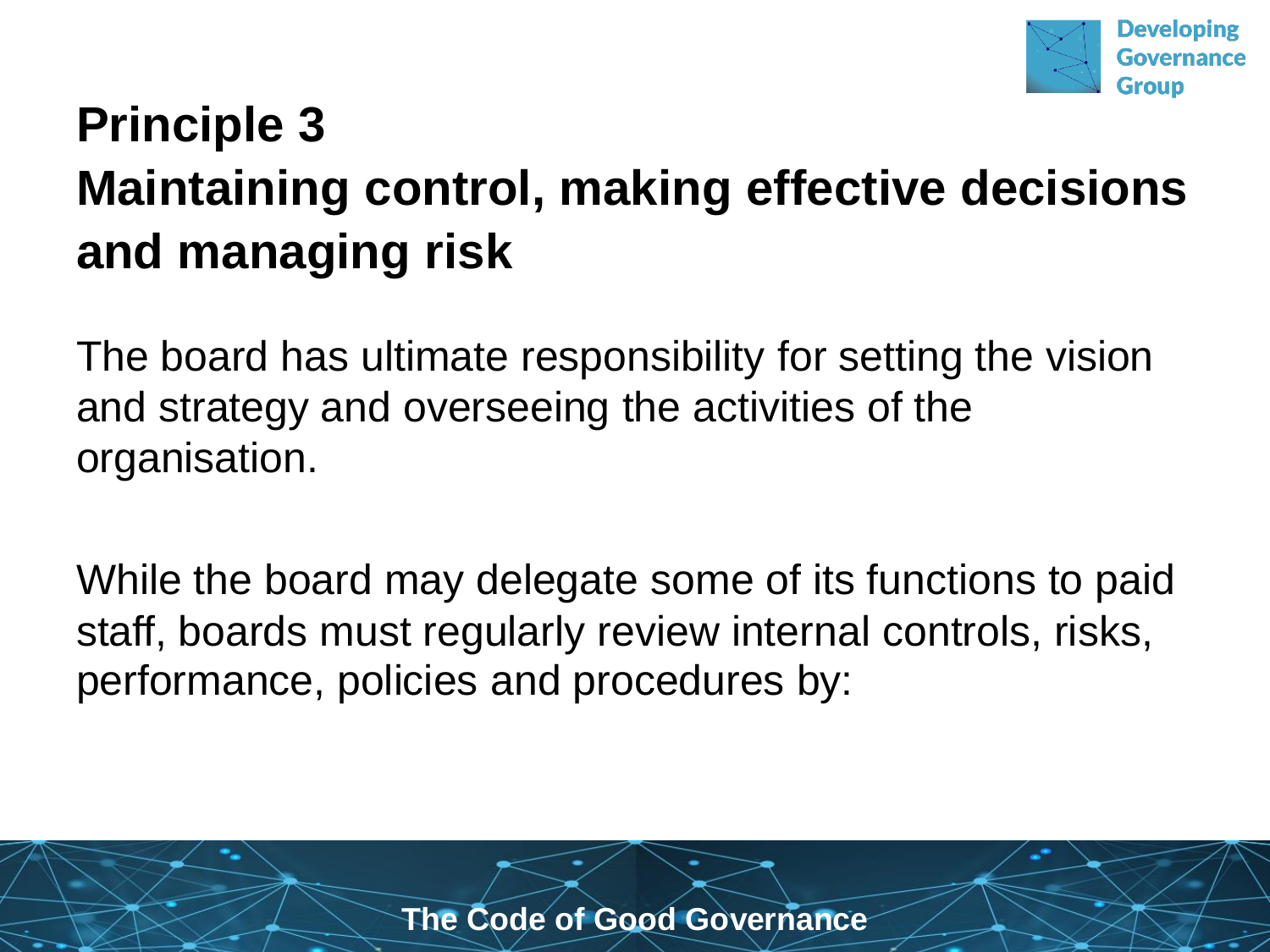

- Developing and monitoring organisational plans and budgets.
- Evaluating results and assessing impact.
- Ensuring proper arrangements/agreements are in place for partnership working and service delivery.
- Understanding and complying with all legal, contractual and regulatory requirements that apply to it.
- Implementing appropriate up to date internal financial and management controls.

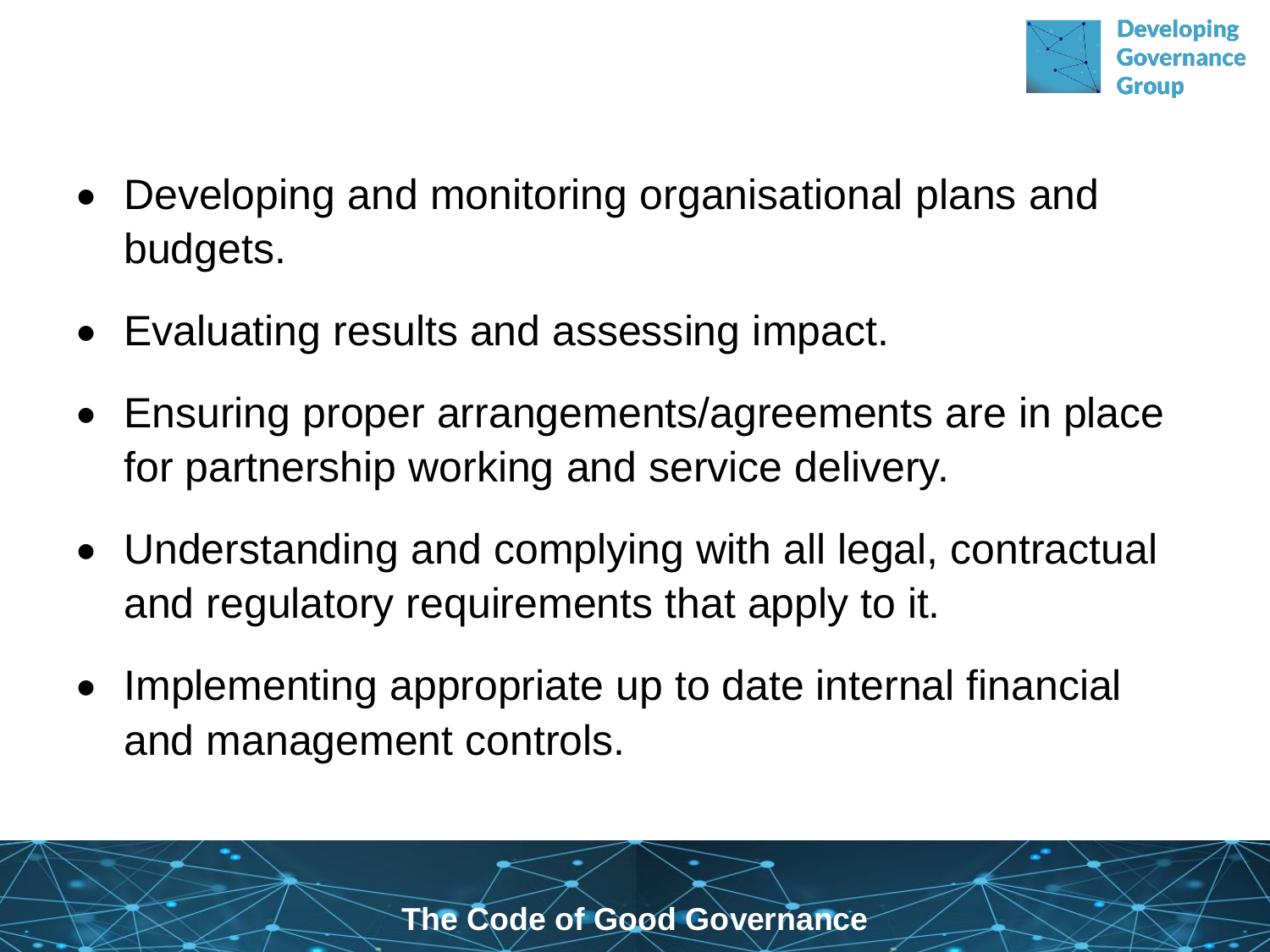

- Regularly identifying and reviewing the major risks to which the organisation is exposed including systems to manage those risks.
- Ensuring that delegation to committees, staff and volunteers (as applicable) works effectively and the use of delegated authority is properly documented and supervised.
- Making proper arrangements for the recruitment, remuneration, supervision, support and appraisal of all staff including the most senior member of staff.
- Making proper arrangements for managing and supporting volunteers.

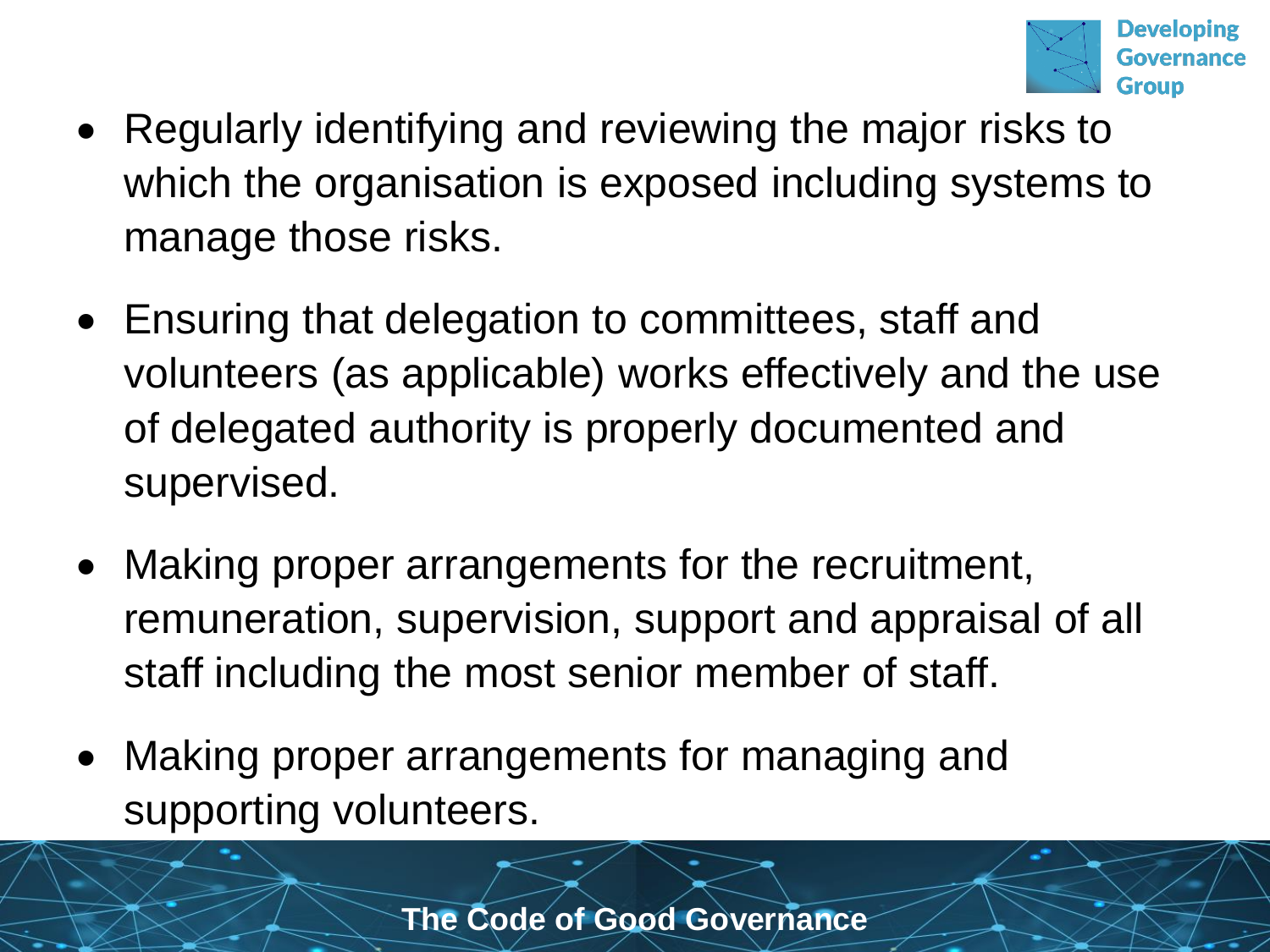

#### **Principle 4 Acting with Integrity**

The board should act at all times with honesty and probity in the interests of the organisation and its beneficiaries and members. The board ensures that the organisation's performance and interaction with its stakeholders are guided by the values, ethics and culture put in place by the board.

The board should:

- Act according to high ethical standards.
- Identify, understand and manage conflicts of interest and loyalty both within the board and across the organisation.

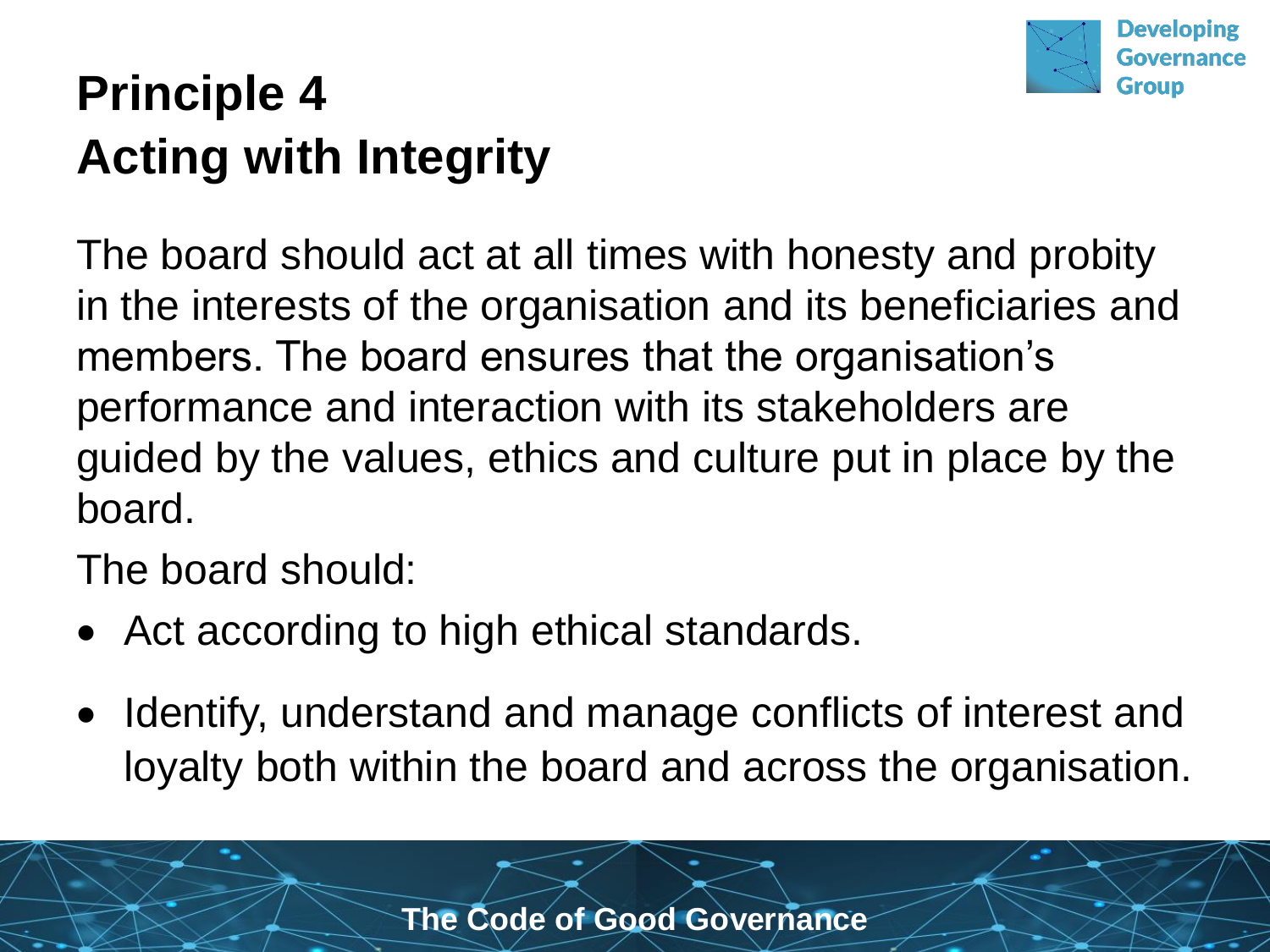

- Maintain independence of decision making.
- Adopt a suitable code of conduct.
- Have a clear and effective approach to promoting equality, diversity, inclusion and good relations within the board and throughout the organisation.
- Encourage inclusive and accessible participation of beneficiaries and members.
- Understand and comply with its safeguarding responsibilities.
- Develop and provide a safe and respectful culture for all.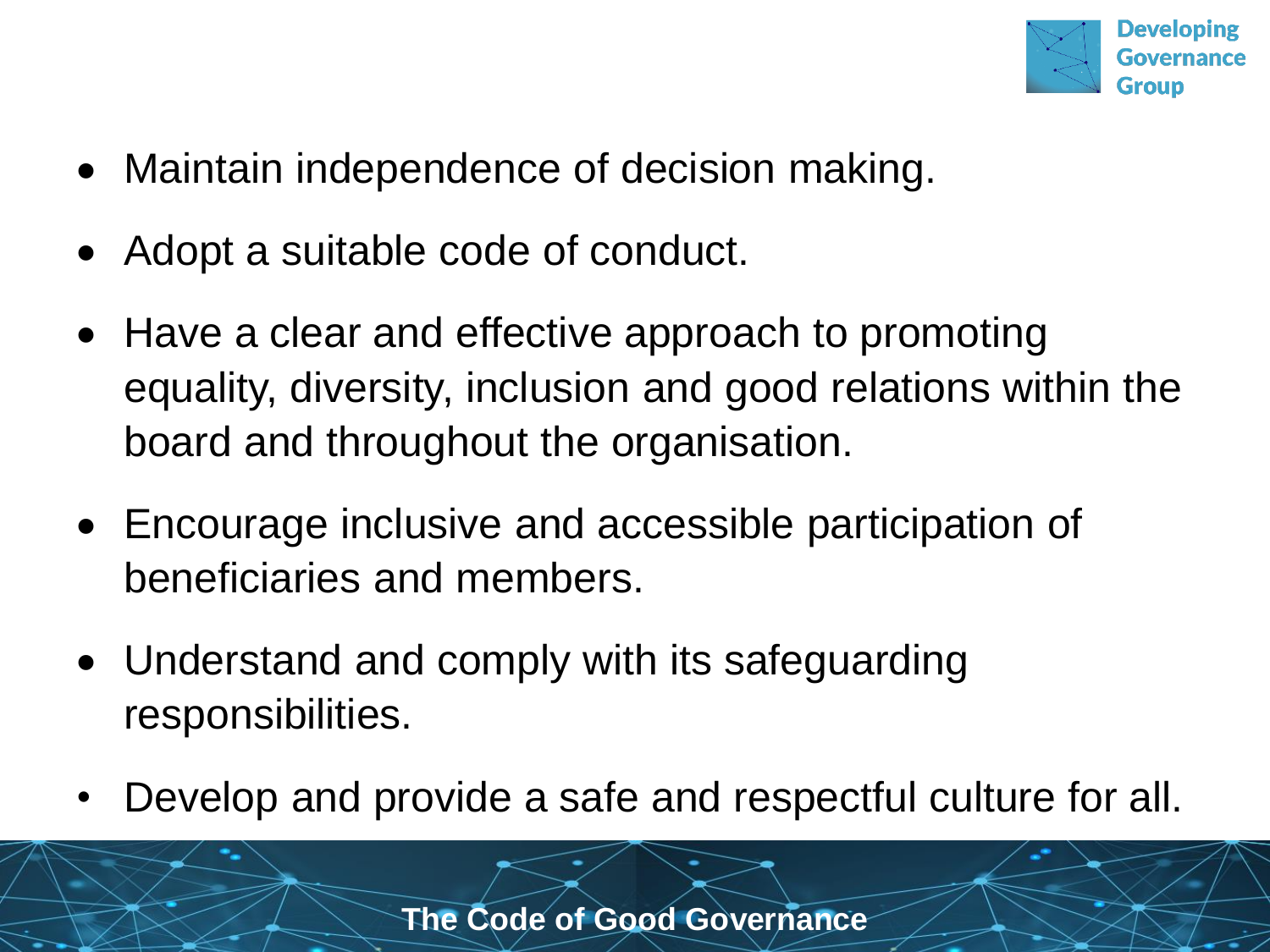

#### **Principle 5 Being open and accountable**

The board leads the organisation by being open and transparent, accountable and responsive.

The board should:

• Ensure open and effective communication and engagement with beneficiaries, members and stakeholders about the organisation and its work.

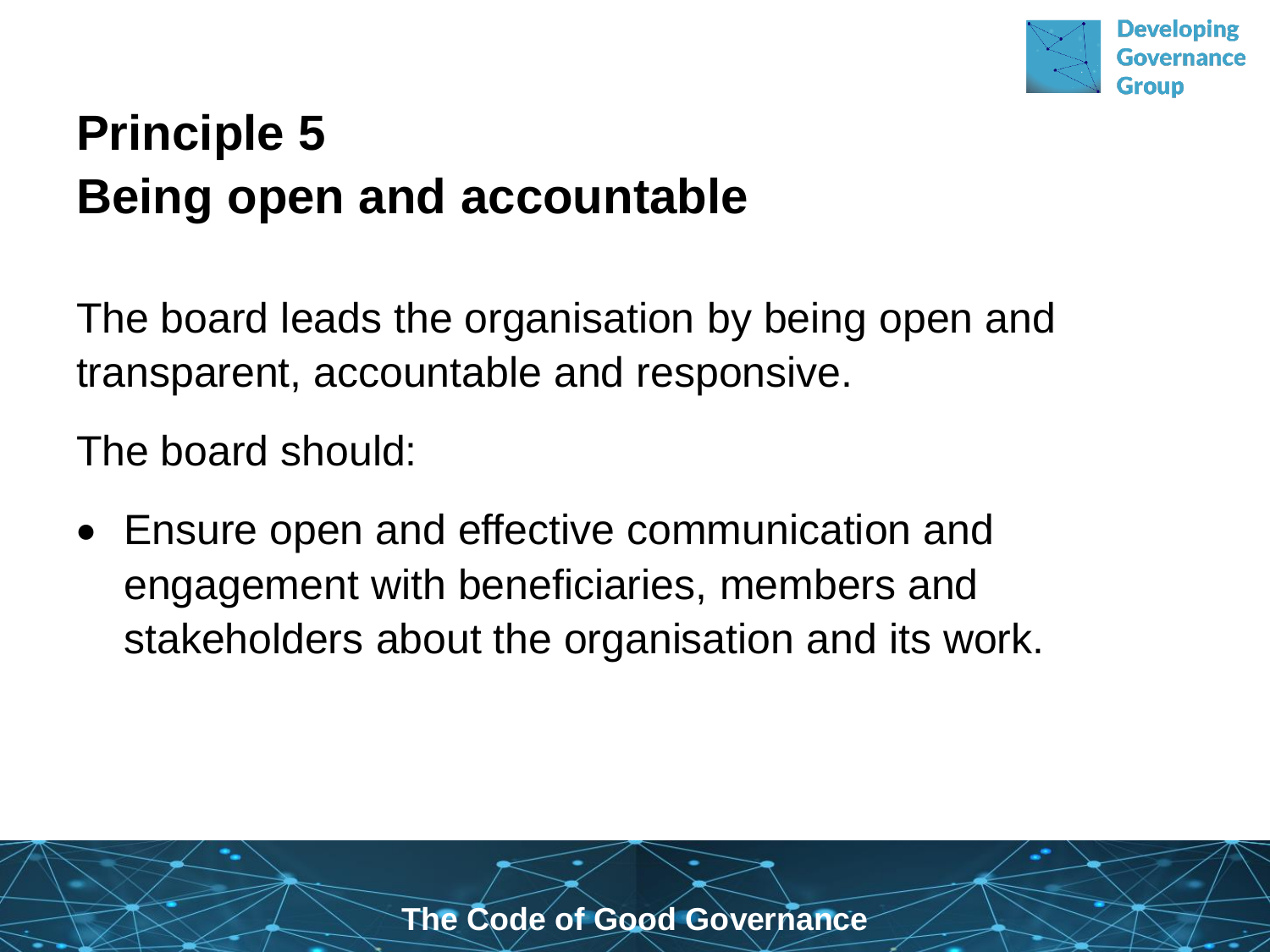

- Consider organisational responsibilities to the wider community, society and the environment.
- Put in place arrangements to deal with complaints constructively, impartially and efficiently.
- Ensure proper arrangements for the management of membership as set out in the governing document.
- Demonstrate public benefit/impact in line with its organisational purposes.

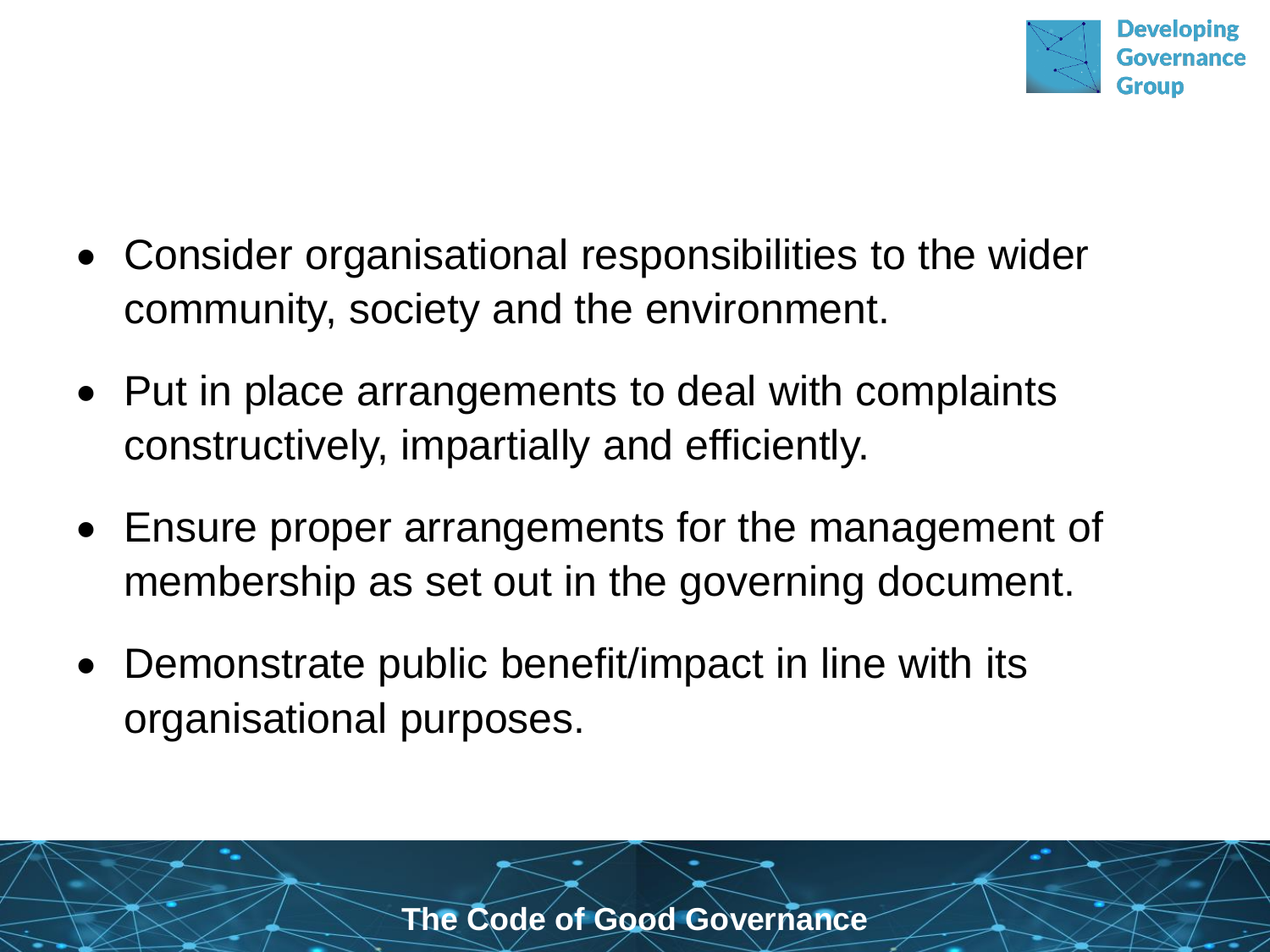

### Assessing your governance, why should you bother?

- Protection for the board
- Verification of the relevance and robustness of current systems and processes
- Identify gaps and address/mitigate against risk
- Protection of services
- Opportunity to increase stakeholder confidence
- Comply with charity and other regulation

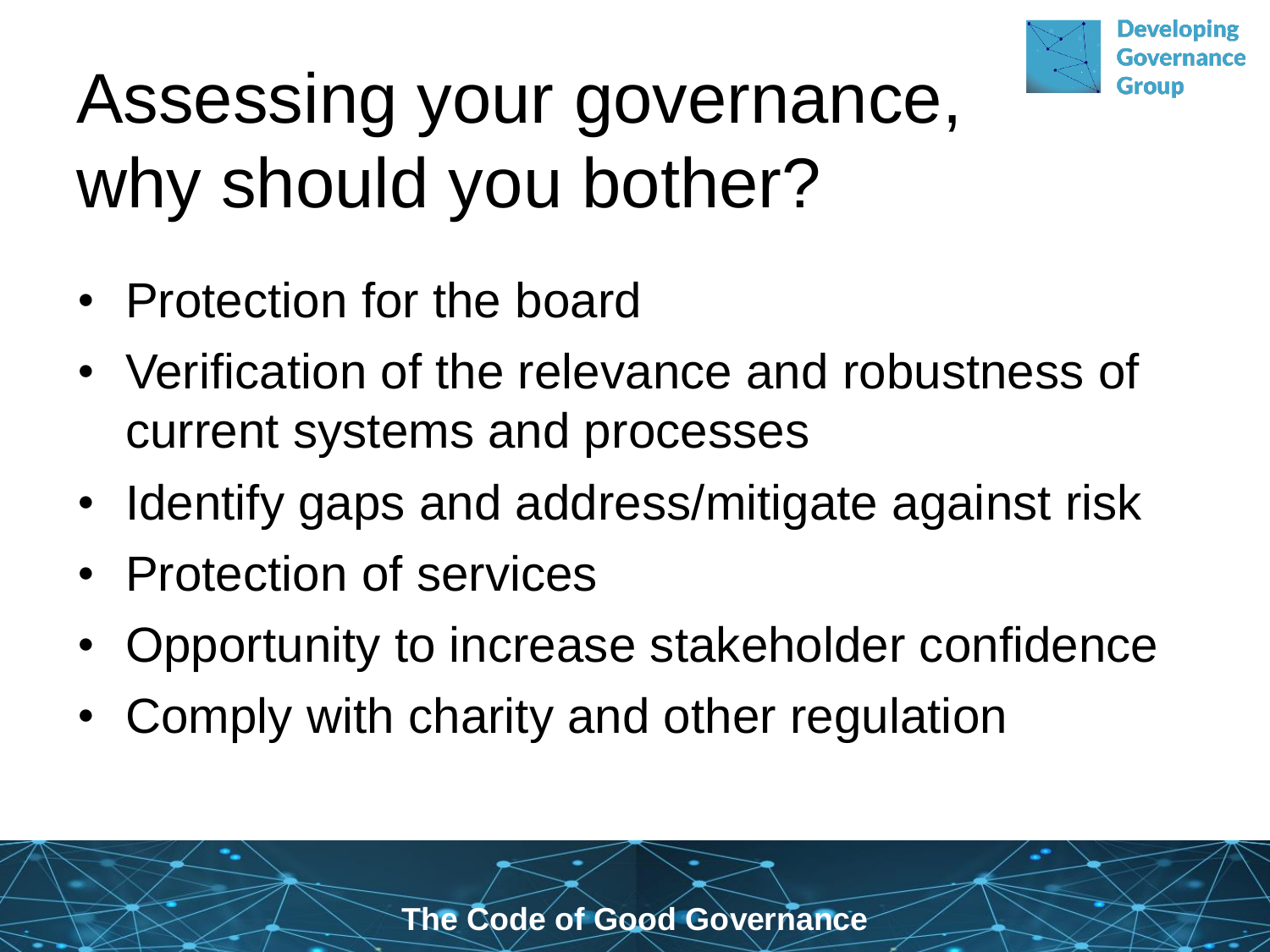

# **Next steps**

- Print the Code
- Boardroom posters
- Review and redesign www.diycommitteeguide.org
- Information sessions
- Revise Governance Healthcheck